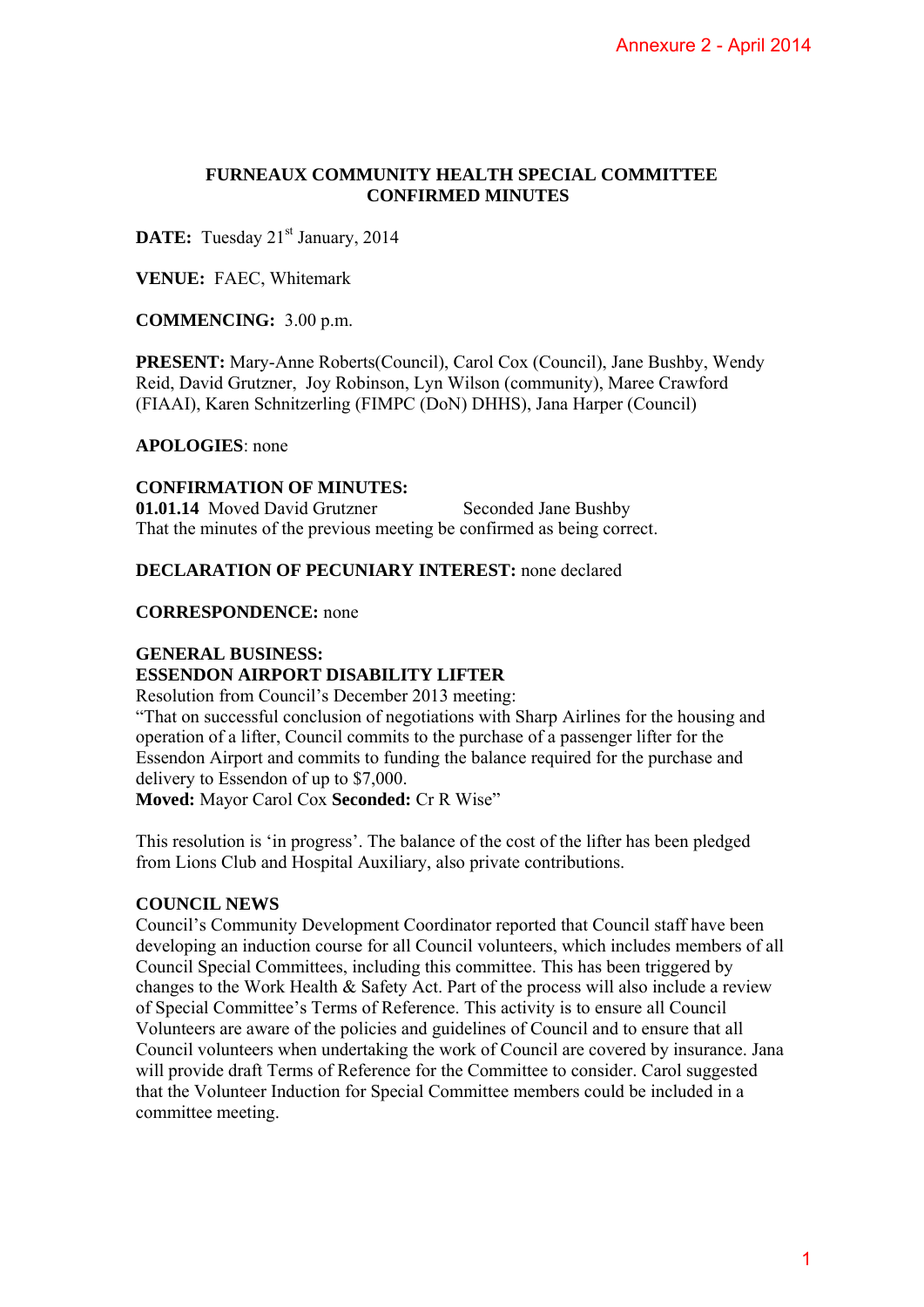Needs Assessment – The Community Development Coordinator is waiting to hear more from the Rural Primary Health Service fund holder, Tasmania Medicare Local (TML) with respect to moving forward with this activity.

The Acting Director of Nursing, Karen, at the FI MPC and Jana, Council's Community Development Coordinator, have been developing an outline for a Furneaux Islands Service Providers group, including police and teachers, which Karen reported has been very successful on the West Coast of Tasmania. Attached is the Roles and Functions draft.

The Committee voted in support of the Chairperson taking the motion to an ordinary meeting of Council.

02.01.14 Moved David Grutzner Seconded Wendy Reid That this committee recommends that council provides support and participates in the FISP network, and provides an allocation of \$400 for catering purposes out of the Community Development budget 2013-14.

## **CANCER COUNCIL PROJECT**

Mary-Anne reported that there will be informal community training and health professional (including police and teachers) psychological screening training on 19<sup>th</sup> -20<sup>th</sup> March 2014

### **HOSPITAL UPGRADE NEWS**

Karen announced that the new DON for the hospital will be John Loudon, starting  $17<sup>th</sup>$ February.

Hospital Auxiliary raised approx \$3000 at last weekend's auction of obsolete equipment.

Part of Stage 2 is partially complete, with the remainder of Stage 2 hopefully finished by the end of the month. There are 4 Stages altogether.

Rehabilitation equipment is professionally managed by the DHHS physiotherapy service. Placement, storage and ongoing maintenance of this equipment is the responsibility of FIMPC Management. Due to the redevelopment, currently some of this equipment is in storage. Karen explained that this equipment had been funded by the Australian Government (through the RFDS and Tasmanian Ambulance Service) to be available for rehabilitation services conducted by DHHS physiotherapy services. Annexure 2 - April 2014<br>
s waiting to hear more<br>
dicare Local (TML)<br>
Council's Community<br>
Curneaux Islands<br>
Furneaux Islands<br>
en reported has been<br>
ten reported has been<br>
tion to an ordinary<br>
mdy Reid<br>
participates in the

There are 4 separate lots of exercise equipment on the island- DHHS Rehabilitation Equipment (which includes some items for fitness), Fitness on Flinders, Lady Barron Hall.

### **PTAS**

Neither Mary-Anne nor Karen has anything to report.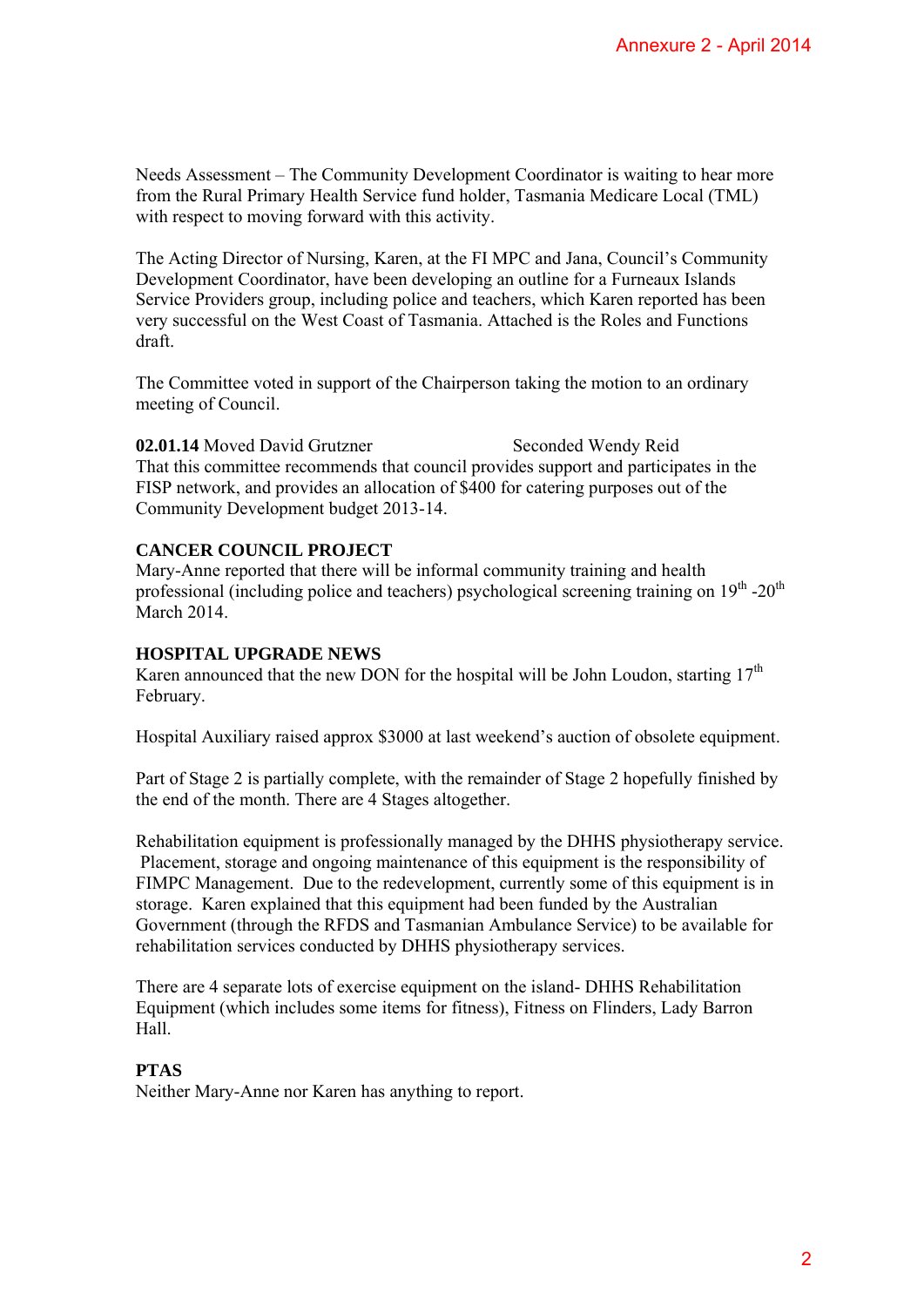### **WHITEMARK FOOTPATHS**

The motion put to Council at the November Ordinary Council meeting was: "That council directs the General Manager to engage an Engineer with specific experience in footpath design and disabled access to undertake a basic assessment of the existing footpath network in Whitemark and provide a series of recommendations for formal Council consideration." Annexure 2 - April 2014<br>
Eting was:<br>
with specific<br>
asic assessment of the<br>
commendations for<br>
council agenda on the<br>
the February, 2014 at<br>
may to also meet the<br>
work to date at the<br>
3

This is in progress; refer to the council's Resolution Report in the council agenda on the Flinders Council website.

**The meeting close at 4.20 p.m., next meeting on Wednesday 19th February, 2014 at 3.30 p.m. at MPC community room. This will be a short meeting to also meet the new DON and farewell Karen, also afternoon tea and tour of work to date at the MPC.**